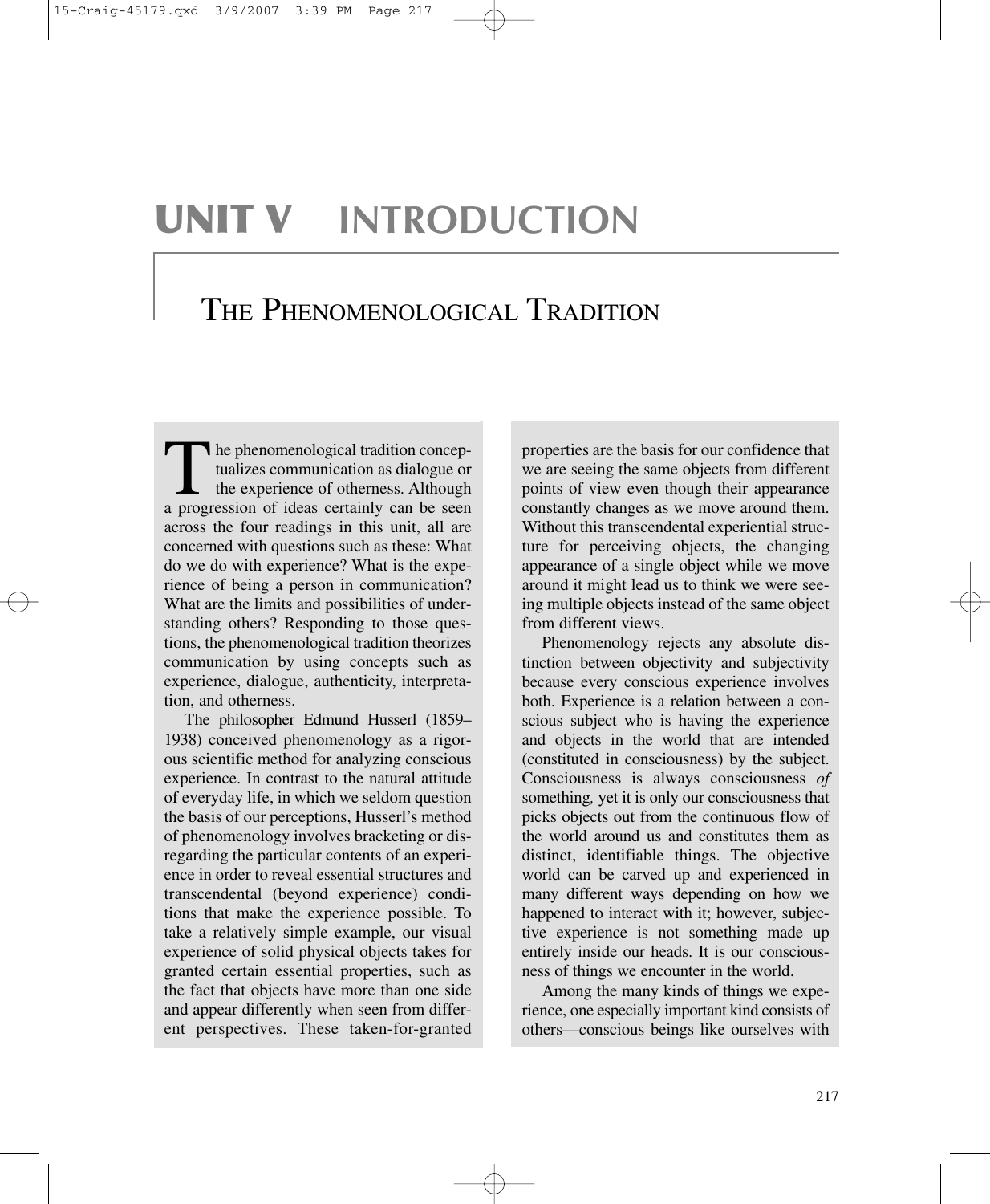#### 218 • **UNIT V**

whom we can communicate. A phenomenological theory of communication attempts to explain this kind of experience, but in doing so it confronts an essential paradox. Genuine communication (often called dialogue in this tradition) requires that we experience others *as others,* that is, as conscious beings in their own right, in and for themselves, but we can never actually experience another person's unique consciousness. Therefore, we can never quite experience others as others*.* What then is the basis for any genuine relationship to other people? How is authentic communication possible? The readings in this section illustrate several different approaches to this *problem of knowing the other*.

The first reading is a short excerpt from Husserl's *Cartesian Meditations: An Introduction to Phenomenology* (1929–1931/1960), in which he confronts the classic phenomenological problem of the other: If phenomenological epoché (i.e., bracketing) finally reduces everything to the purified experience of a solitary *transcendental ego* or abstracted individual, then doesn't phenomenology degenerate into a kind of solipsism—a radical subjectivism that cannot acknowledge the reality of any other's experience? Husserl's strategy for solving this problem is sketched in the final paragraph of the reading and elaborated in subsequent sections of his book. Since we do apparently experience others as actual others with their own experiences, what we must now do, he suggests, is to undertake a careful phenomenological analysis of the structure of experiences in which we recognize and verify the experiences of others by analogy with our own experiences*.* In other words, you cannot directly experience another person's experiences, but you can understand those experiences by assuming that they resemble your own.

Critics of Husserl's transcendental phenomenology have considered this to be an inadequate solution to the problem because it continues to reduce the other to an element constituted in one's own experience, hence not a genuine other. As Chang writes, "Inasmuch as the other ego is derivative from my ego, what Husserl calls the " 'illusion' of solipsism cannot be said to be dissolved" (1996, p. 28).

But does this dry conclusion capture what happens when we actually experience dialogue with another person? As interpreted by Pilotta and Mickunas (1990), dialogue is an experience of communicating with another person about something. In genuine dialogue, the attention of both partners is focused on their mutual involvement in whatever they are doing or talking about together: "In the dialogical context the other is experienced not as an object given to the subject to be deciphered but as a dialogical partner" (Pilotta & Mickunas, 1990, p. 62). Phenomenological thinkers have attempted to describe this subtle experience of dialogue with the other, to distinguish genuine dialogue from inauthentic forms of communication that may have the appearance of dialogue, and to understand the conditions that promote or inhibit dialogue.

Martin Buber's theologically influenced concept of dialogue as turning toward the other (reading 16) and Hans-Georg Gadamer's ideal of conversation as a form of "hermeneutical experience" (reading 17) illustrate how different threads of the phenomenological tradition replaced Husserl's idea of the transcendental ego with dialogue defined as a special kind of experience that happens between self and other.

In the excerpts we have assembled from his classic essay on "Dialogue," Buber (1947/2002) describes the authentic experience of movement toward the other that is dialogue, distinguishes it from various forms of monologue or false dialogue, and applies it to problems of community in modern group and organizational life. The early 20th-century social environment in which Buber wrote was increasingly dominated by impersonal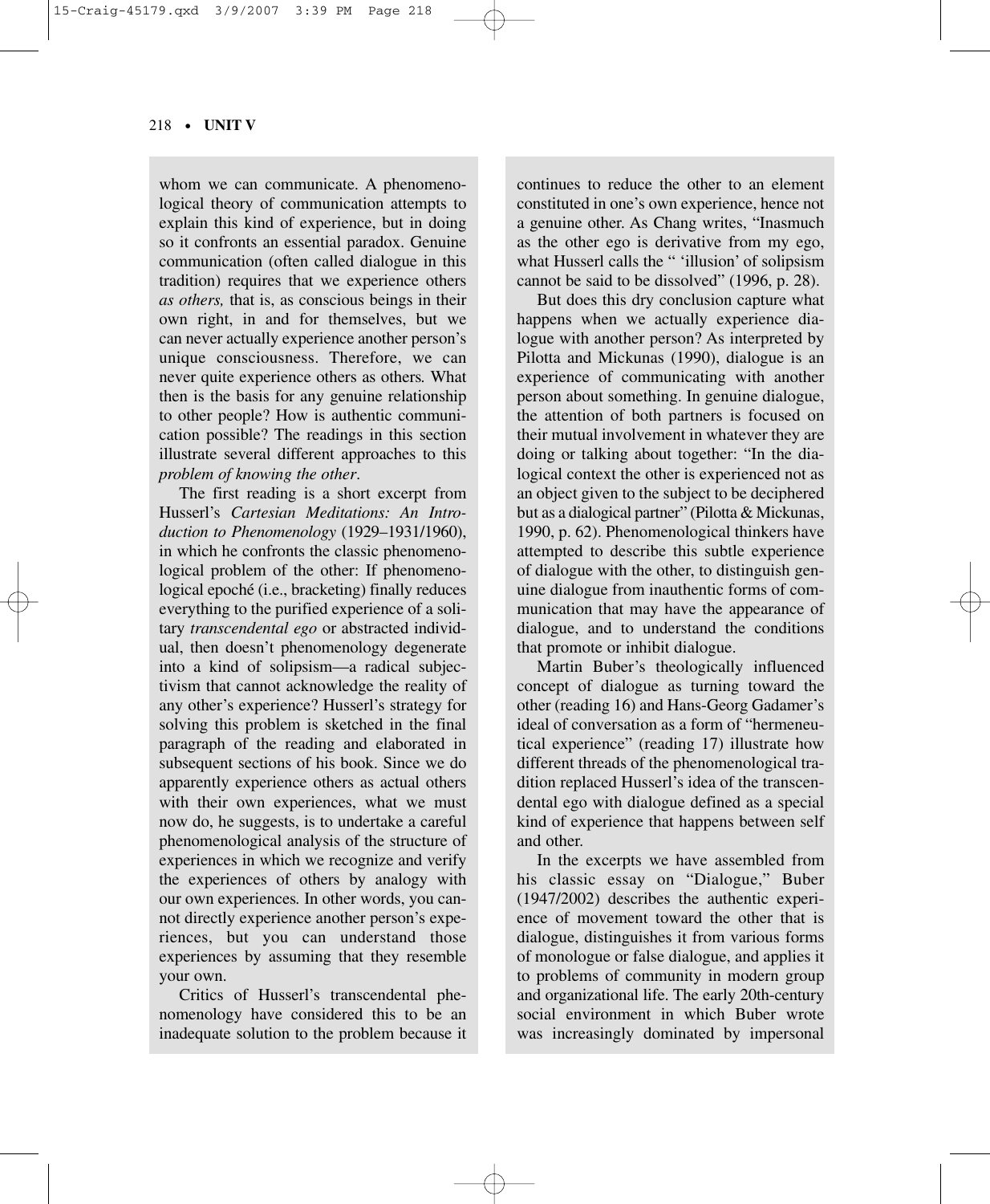bureaucracy, large-scale industrialization, and mass communication. Genuine human relationships seemed increasingly rare and threatened by inauthentic simulations of dialogue that are really forms of monologue in disguise. Is this problem any less real today than it was then? Buber's theory of communication addresses this *problem of monologue*. His essay opens with examples illustrating ineffable experiences of momentary communion with others, showing that dialogue can be entirely wordless and yet deeply meaningful. These are not mystical experiences, according to Buber, although their meaning cannot be explained in words and one example (perhaps representing an experience of God) occurred to him only in dreams. Another example, described later in the essay, occurred between the young Buber and a horse. Are these poetically rendered examples realistic instances of communication?

In attempting to characterize these experiences, Buber notes the difference between merely observing and truly becoming aware of another being. When two beings turn toward each other and experience their awareness of each other as mutual, then there is dialogue. A person whose basic attitude toward life is to be open and receptive to this kind of experience can be said to be living the life of dialogue. Buber distinguishes the genuine experience of dialogue from mere information exchange (technical dialogue) and several forms of false dialogue such as debate and friendly chitchat. The basic movement of dialogue, he says, is to focus on the other, whereas the basic movement of monologue is reflexion, or focus on the self.

Although dialogue requires focus on the other, Buber emphasizes that dialogue does not involve a merger of two beings into one or any loss of individuality. Dialogue is an "I-Thou" relationship between beings that maintain their distinctness from each other. This idea allows Buber to distinguish a genuine

community in which members retain their individuality while striving to realize a common goal from a collectivity that requires members to subordinate themselves to group conformity.

In the concluding section on confirmation, Buber argues for the realistic possibility of dialogue. Dialogue is possible between opponents if they are truly open to each other and each seriously engages with what the other has to say. And dialogue is possible in the practical world of business and industry, despite all the pressures of modern life that militate against it. This is possible, he writes, if we choose to experience the organization not as "a structure of mechanical centres of force and their organic servants" but rather "as an association of persons with faces and names and biographies" (reading 16).

Gadamer's theory of communication resembles Buber's but makes an important shift in emphasis. Buber's concept of dialogue emphasizes direct mutual awareness and openness to one another as unique beings. Gadamer's parallel concept of conversation emphasizes the object or subject matter of conversation that brings people together in dialogue. An I-Thou relationship arises from our mutual engagement with something we are talking about and both trying to understand from our different views. Gadamer compares the process of conversation to that of interpreting a literary text or translating from one language to another. Although these subtle comparisons may challenge the reader's comprehension, they repay the effort of reading with glimpses of a different vision of communication.

Gadamer's *Truth and Method* (1960/1989), from which our reading is excerpted, is not primarily about dialogue or interpersonal communication. It is a treatise on philosophical hermeneutics, which addresses *the problem of understanding*. Hermeneutics is the art of interpretation. Originally a method for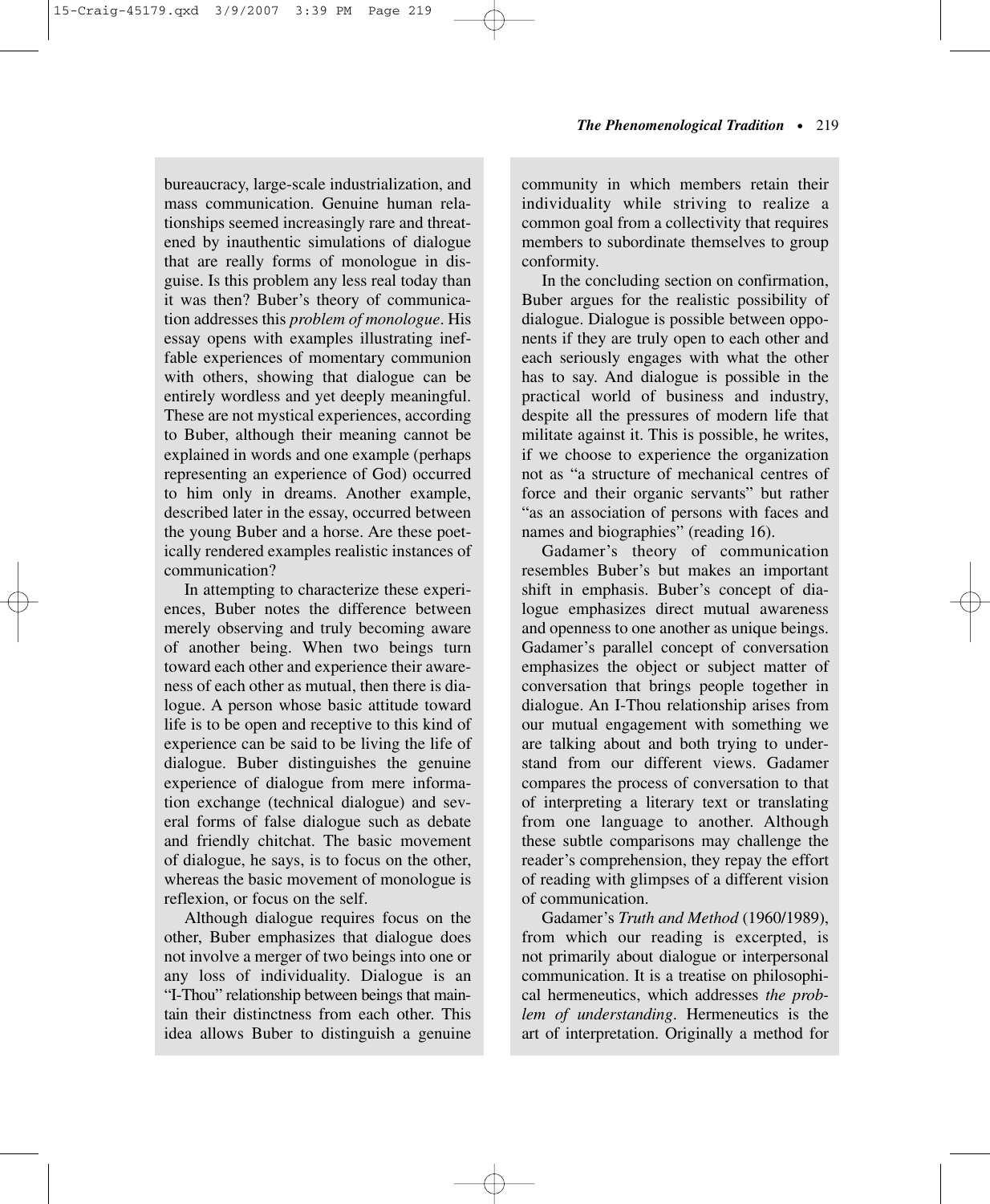#### 220 • **UNIT V**

interpreting ancient texts, it was later applied to other areas of historical and cultural understanding. Gadamer's philosophical hermeneutics, building on Heidegger's (1927/1996) hermeneutic phenomenology, relates hermeneutics to our essential way of being in the world—the experience of expanding our horizons of understanding as we encounter new situations.

Tradition plays a necessary role in Gadamer's theory. We are only able to make sense of ourselves and the world around us because our consciousness has been shaped by history and traditions in ways we are largely unaware of. As we encounter new situations that may violate some of our traditional assumptions, if we are open to what is going on, our awareness expands and our understanding of the tradition evolves. This is what Gadamer called hermeneutical experience. Gadamer was especially interested in art and culture as sources of hermeneutical experience. Great works of literature and art, like laws and sacred texts, deepen the meaning of life and provide wisdom but need to be constantly reinterpreted as we encounter them from new situations. A similar kind of creative encounter with tradition also happens when we engage in conversations with others who have different views. We are able to communicate with others insofar as we share a common language and tradition, but each of us has experienced a different range of situations, so our understandings of the world have evolved in different ways. Hermeneutical experience is about coming to understand those differences and in the process, coming to understanding the world and ourselves differently.

Gadamer's effort to understand hermeneutical experience at the deepest level itself challenges many traditional understandings of tradition, experience, and language. The passages we have excerpted from *Truth and Method* focus on Gadamer's view of interpretation as an I-Thou relationship, the question-answer

logic that underlies hermeneutic experience, and the central role of language in constituting our world of meaning.

Gadamer begins by noting that we encounter tradition primarily in the form of language. Because we experience language as a *Thou* (like someone speaking to us), that is also how we experience tradition. Although a traditional hermeneutical activity like reading a text is clearly different from interpersonal dialogue, in both cases we experience a Thou who speaks to us in language from a common tradition. Exploring subtle parallels between these two experiences, Gadamer distinguishes what he calls the "historically effected consciousness" that enables genuine hermeneutic or dialogical experience from two lesser forms of consciousness that he identifies as knowledge of human nature and historical consciousness. Gadamer does not explicitly mention Buber in this passage, but his discussion of three ways of experiencing the I-Thou relationship shows Buber's influence as well as their shared tradition of German philosophy going back to Hegel in the early 19th century. For Gadamer, a necessary element of genuine hermeneutical experience, whether in interpersonal dialogue or when interpreting a work of art, is openness to learning from the other, which "involves recognizing that I myself must accept some things that are against me, even though no one else forces me to do so" (reading 17).

Gadamer goes on to explain that the ability to have experiences requires asking questions. A questioning attitude implies openness and acknowledges "a radical negativity: the knowledge of not knowing" (reading 17). Despite the ordinary connotations of the word *negative*, in Gadamer's hermeneutical perspective the negative aspect of experience is basically a good thing. Genuine experience always involves some negative challenge to our traditional assumptions. The challenge is logically equivalent to asking a question that leads to a dialectical process of interpretation and growth of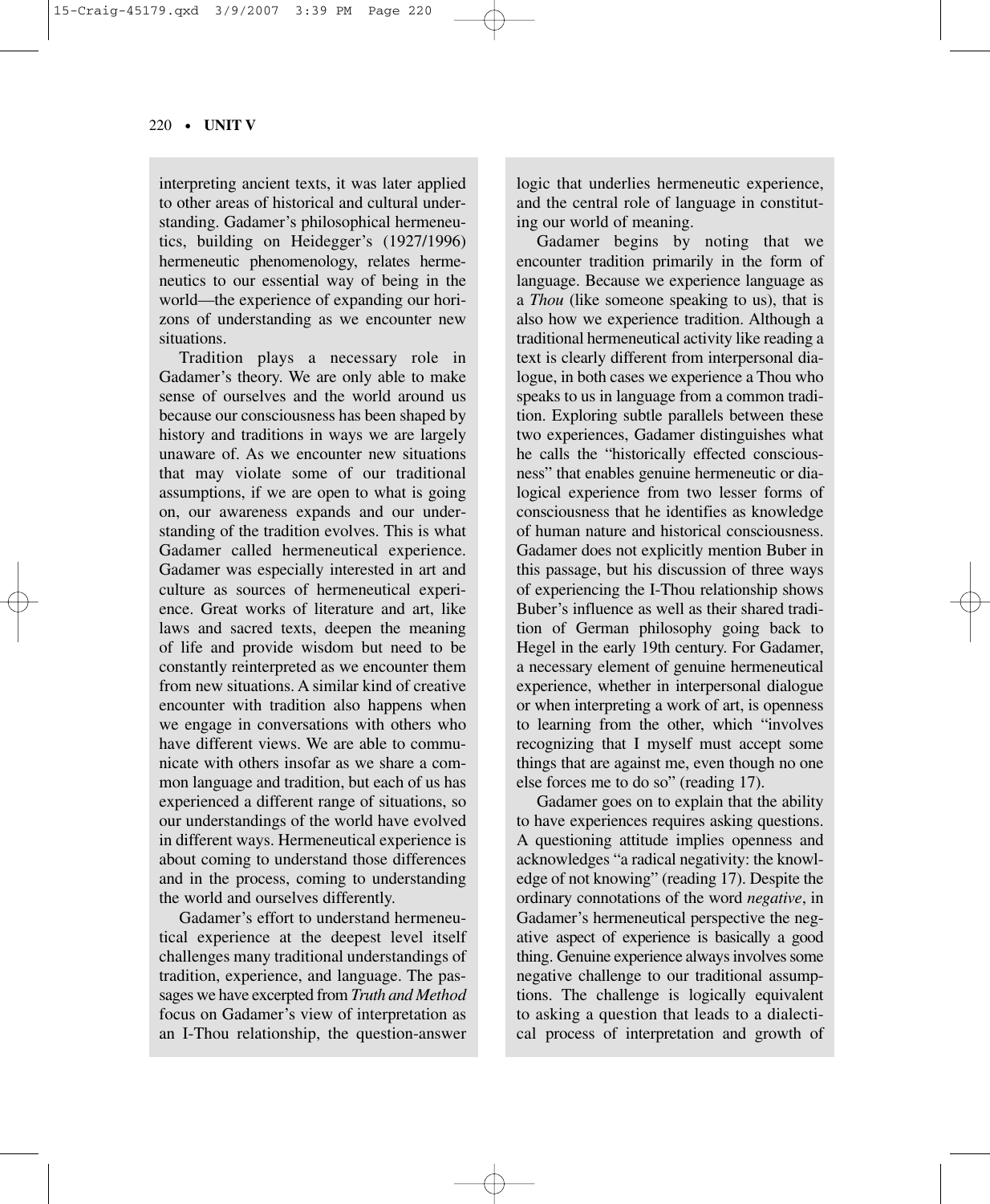understanding, much like the question-answer procedure of Plato's dialogues. A genuine question expresses openness but also a particular focus of curiosity that limits the type of answer that is sought. There is no fixed method for asking questions, but questions will naturally occur to someone who really wants to know and who acknowledges not knowing. Every real conversation follows a similar question-answer logic, although not usually in the literal form of a series of questions and answers. The conversation flows freely because the participants do not guide it according to any preconceived plan. They follow the subject matter wherever it goes in a common search for truth, with each comment raising some challenge to understanding that leads on to the next. How does this hermeneutical question-answer logic differ from the methods of questioning that are often recommended for active listening?

After an interesting digression on the declining art of letter writing (which might stimulate a project of theorizing the questionanswer logics of newer media such as e-mail and text messaging), Gadamer further examines the analogy between conversation and textual interpretation as forms of hermeneutic experience. He notes in both cases that the primary focus is on understanding the object or subject matter and that the understanding is expressed in language. Coming to an understanding means creating a common language that expresses that understanding. Expanding this point, Gadamer discusses translation between languages as an extreme case of what always happens in conversation or textual interpretation, which is to find language for expressing the same object in different worlds of meaning. The key point, is that this process must all occur in language because, as Gadamer goes on to explain, our "world of meaning" is coextensive with our language and the two evolve together in hermeneutical experience. In stark contrast to Locke and much of traditional

semiotics and philosophy of language, Gadamer says that words are not just "handy tools" for expressing already-existing thoughts; "concepts are constantly in the process of being formed" as we apply our language to new situations (reading 17). How do Locke's and Gadamer's different views of language explain their different views of communication?

The Chang reading is taken from the conclusion of his book, *Deconstructing Communication* (1996). Chang's theory, which uses techniques of deconstruction developed by the poststructuralist philosopher Jacques Derrida and others, rather than seeking a solution to the problem of knowing the other, recovers the paradoxical undecidability of communication that Husserl, Buber, and Gadamer (like most theorists of communication) attempted to avoid. Personal authenticity and genuine openness to the other, Chang suggests, can only be achieved by recognizing that communication, in the sense of truly understanding another person's experience, is impossible. Routine interaction and meaningless chitchat can give the illusion that we are communicating, as Buber pointed out, but any attempt to overcome radical otherness—to share a message that goes beyond what is already familiar—is likely to leave the recipient merely speechless and feeling stupid. The paradox is that communication, for all its impossibility, at the same time is unavoidable. We cannot not communicate (see reading 20 in the next unit for a different treatment of this theme), because when face-to-face with another person, we cannot avoid the implicit obligation to try to understand each other. So we are always communicating despite the impossibility of doing so: at least the fact that we are communicating, if not the particular experience we are trying to communicate, is successfully communicated. "Communication," Chang concludes, "is possible and is impossible. If communication is anything at all, it is an *undecidable*" (reading 18).